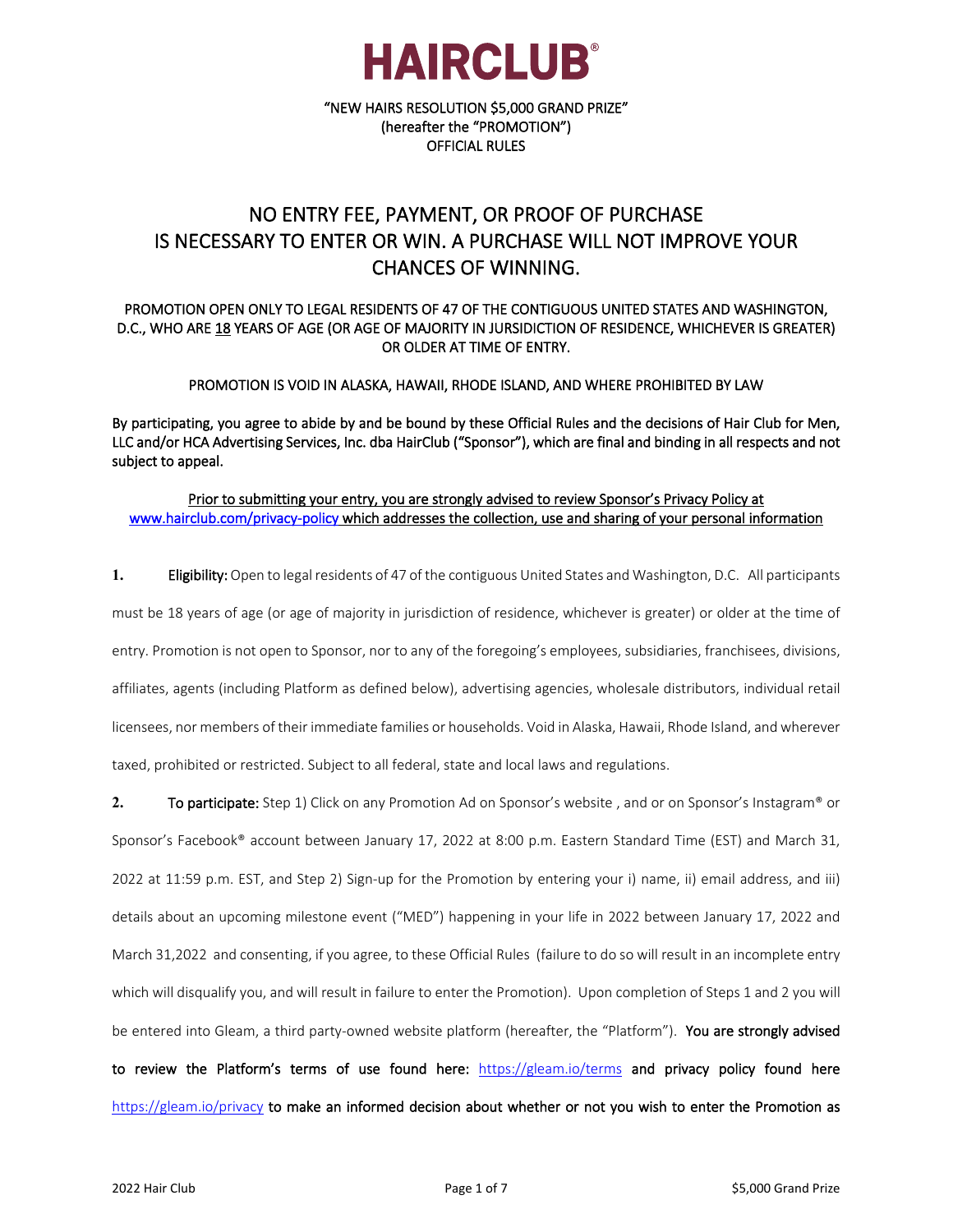additional terms and conditions imposed by the Platform may apply to your entry. All persons eligible pursuant to Section 1 who complete Steps 1-2(hereafter "Participants") shall be entered once in a random drawing conducted by Sponsor to select the potential winner of the Prize (defined below).

Proof of submission of completed entry form does not constitute proof of receipt of same or proof of entry/proof of bonus entry in Promotion. Sponsor and/or Platform may acknowledge receipt of entries; however, such acknowledgment does not constitute any representation of eligibility nor is it in any way otherwise binding upon Sponsor and/or Platform. Use of automated, robotic or programmed means of entry and third-party entry subscription services/newsletters to attempt to enter the Promotion is prohibited and will result in disqualification. Participants consent to being contacted by Sponsor for the purpose of Promotion administration by phone or email. But, if Participant agrees to be contacted by HairClub and/or indicates that he/she is experiencing hair loss in conjunction with receipt of bonus entries (as per chart above), Sponsor will contact Participant regarding HairClub's products and services. Standard message and data rates from Participant's mobile, telephone, and WiFi carrier may apply and Participant is solely responsible for such costs. Sponsor's Privacy Policy and Terms of Use are incorporated herein by reference and are located at: <https://www.hairclub.com/privacy-policy/> and [https://www.hairclub.com/terms-of-use/;](https://www.hairclub.com/terms-of-use/) you are strongly advised to review such terms of use and privacy policy to make an informed decision about whether or not you wish to enter the Promotion. In the event of any discrepancy between the Sponsor's and or Gleam's Privacy Policy and Terms of Use and these Official Rules, the terms of these Official Rules will apply. In the event of any discrepancy between the Sponsor's Privacy Policy and Gleam's Privacy Policy, Sponsor's Privacy Policy will apply. Any dispute as to the identity of a Participant will be resolved by Sponsor in its sole discretion based upon the authorized account holder of the e-mail address provided on entry form when entering the Promotion.

**3.** Promotion, Winner Selection, and Odds: The Promotion period begins on January 17, 2022 at 8:00 p.m. EST and ends on March 31, 2022 at 11:59 p.m. EST ("Promotion Period"). The Winner will be randomly selected on or about April 1, 2022 from all the eligible entries received. Odds of winning depend upon the number of eligible entries received during the Promotion Period. Sponsor will contact the potential Winner via at least one of the contact methods provided. All decisions by Sponsor are final and binding upon all Participants and Winner. Sponsor will make commercially reasonable effortsto contact potential Winner. If Sponsor is unsuccessful is contacting potential Winner notwithstanding exercise of such commercially reasonable efforts, the Prize will be automatically forfeited by such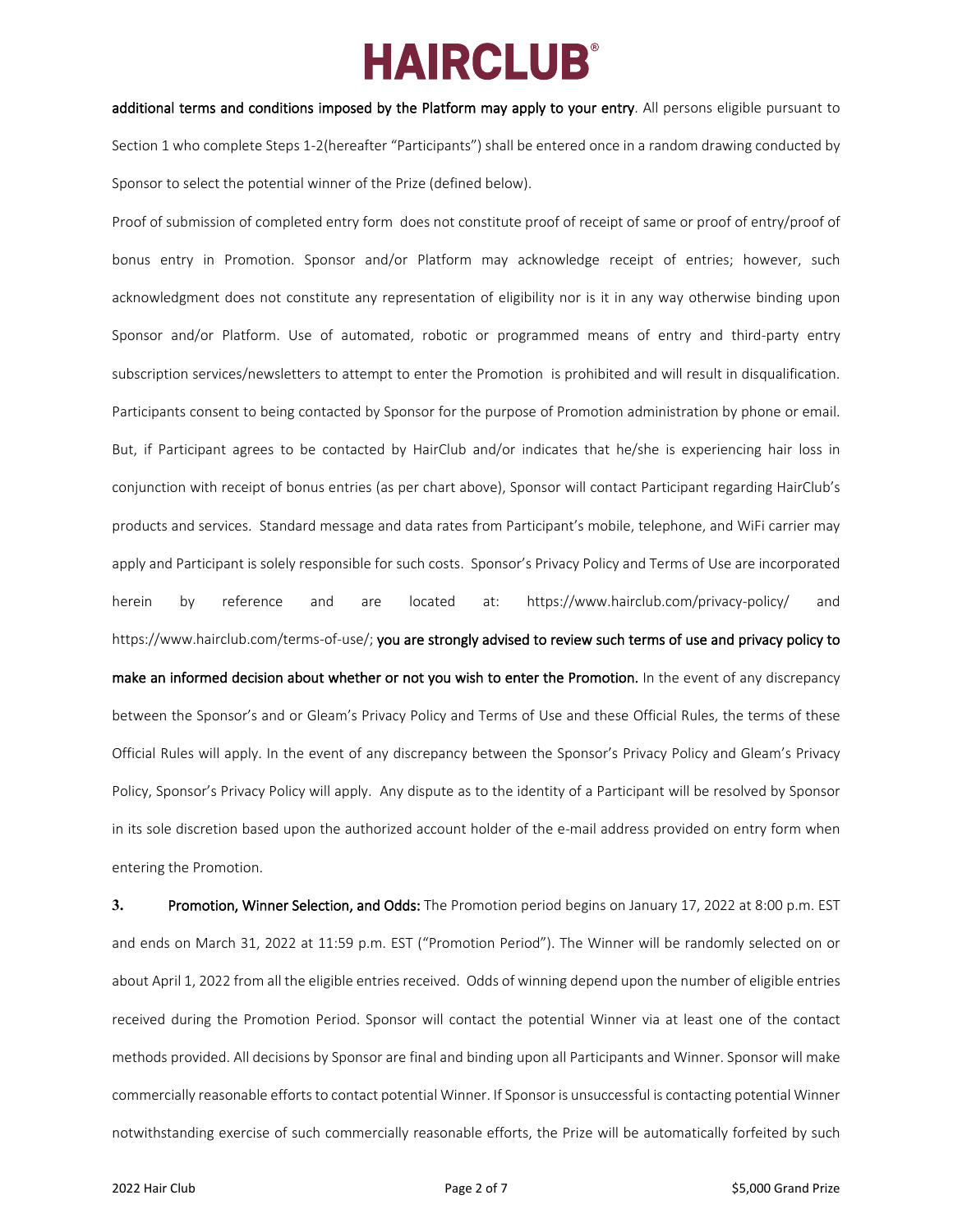potential Winner without compensation of any kind. Potential Winner must complete all required Prize Processing Forms (as such term is defined below) within the timeframe indicated by Sponsor, failure to do so within the period indicated in the instructions may result, in Sponsor's sole discretion, in forfeiture of the Prize without compensation of any kind. If Sponsor receives the potential Winner's Prize Processing Forms but, based on its review of same, determines that the potential Winner is NOT eligible or otherwise NOT in compliance with these Official Rules, the Prize will be automatically forfeited without compensation of any kind. In the case of Prize forfeiture for any reason, Sponsor will draw again from all the remaining eligible entries to select an alternate potential Winner. Sponsor assumes no liability or responsibility for (a) late, lost, illegible/garbled, corrupted, incomplete, inaccessible/blocked, jumbled, damaged, defective, misdirected or improperly recorded/unrecorded entries (all of which are void); (b) any incomplete, incorrect or inaccurate information, whether caused by Platform, HairClub website or social media website users, tampering, hacking or by any of the equipment or programming associated with or utilized in the Promotion or by any technical or human error; (c) any error, omission, interruption, deletion, defect, delay in operation or transmission, communications line failure, theft or destruction or unauthorized access to, or alteration of any website (including Hair Club's website, any social media website and/or the Platform), or any winner notification; (d) any problems or technical malfunctions of any telephone network or lines, computer on-line-systems, servers or providers, computer equipment, software, programming or failure of e-mail transmissions on account of technical problems or traffic congestion on the Internet or at any website (including Hair Club's website, any social media website, and/or the Platform) or any combination thereof; or for injury or damage to entrant's or to any person's mobile device or desktop computer (or any information/materials stored thereon) related to or resulting from downloading materials from any website (including HairClub's website, any social media website and/or the Platform) or participating in the Promotion; and (e) any errors in advertising or offering the Promotion.

**4.** Prize: Two (2) Winners will each receive: i) one (1) \$5,000.00 HairClub Credit to use towards the purchase of a qualifying solution/services<sup>[1](#page-2-0)</sup> at a participating HairClub Center located in the contiguous United States, excluding Rhode Island, and Washington, DC; and ii) one \$500.00 electronic gift card (collectively hereinafter referred to as "Prize"). The \$,5000.00 HairClub Credit must be redeemed on or prior to April 30, 2023. Approximate Retail Value of

<span id="page-2-0"></span><sup>&</sup>lt;sup>1</sup> Offer good only towards the purchase of qualifying HairClub Solutions from the schedule of qualifying solutions detailed on the attached Exhibit A (the "Qualifying HairClub Solutions") at any participating HairClub Center in the contiguous U.S. for one year (12 months) from entry date.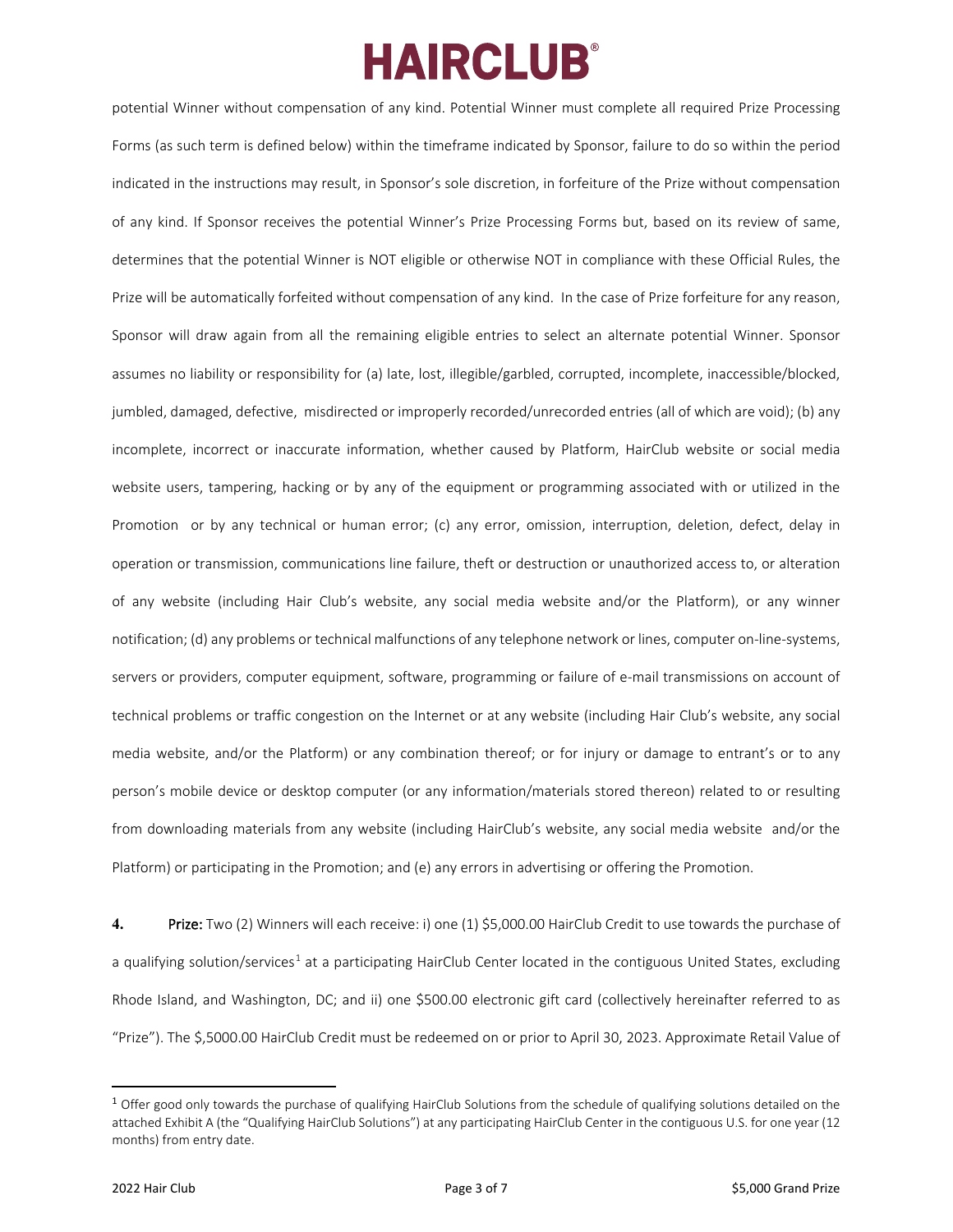Prize: \$5,500.00. Sponsor reserves the right in its sole discretion to update and or change the Prize (in whole or in part) for another prize/prize component of equal or greater value without advance notice to Participants or Winner. To receive the Prize, Winner will be required to fill out certain "Prize Processing Forms" which may include but not be limited to: an affidavit of eligibility, liability release, publicity release (where lawful), a promise to pay taxes, and an IRS W9 Form (should the value of the Prize equal or exceed \$600). Winner is solely responsible for any additional expenses that may result in connection with this Promotion and the Prize, including, but not limited to, internet, data, mobile, and phone access fees, costs of travel to and from the center, federal, state and local taxes on the Prize. Failure to submit, within required timeframes, the information required in the Platform or on the processing forms as requested by Sponsor, and or failure to abide by these Official Rules, will result in the forfeiture of the Prize without compensation of any kind, and an alternate winner will be selected as discussed above. Winner may waive the right to participate or claim the Prize in writing, at which point, Winner will forfeit the Prize without compensation of any kind and an alternate Winner will be selected as discussed above. Prize will be emailed to Winner at Sponsor's sole cost and expense, subject to abidance by Winner of all the terms and conditions set forth herein, and subject to Winner's submission of all the Prize Processing Forms. The Prize will only be emailed to Winner with a mailing address in the contiguous U.S. or Washington, D.C., excluding Rhode Island.

**5.** Prize Restrictions: To participate in the Promotion all persons must complete Steps 1-2 in Section 2 described above. Steps 1-3 require Internet access/data connection/and or telephone or mobile service. Internet, data and wireless, phone carrier fees may apply depending on the method used, and Participants are solely responsible for all such fees. Prize is not transferable, except in the sole discretion of Sponsor (and which may be granted or withheld without liability of any kind). Participants must consent to be bound by Sponsor's and the Platform's Terms of Use and Privacy Policies. Participants must fill out all forms required by Sponsor and the Platform as herein noted, failure to do so may result in inability to participate and or in inability to receive the Prize. The Prize cannot be exchanged nor substituted for products, services, cash or credit (except as required by applicable law). There shall be no compensation or prize substitution if Winner is unable to or unwilling to accept Prize for any reason of illness, family emergency, personal events, terrorism, labor strikes, epidemics, outbreaks of communicative disease, public health emergencies, quarantines, weather, governmental rules, regulations or restrictions, and or other acts beyond Sponsor's control. If any component of the Prize is declined by Winner for any reason, no alternate prize or compensation will be awarded in place thereof.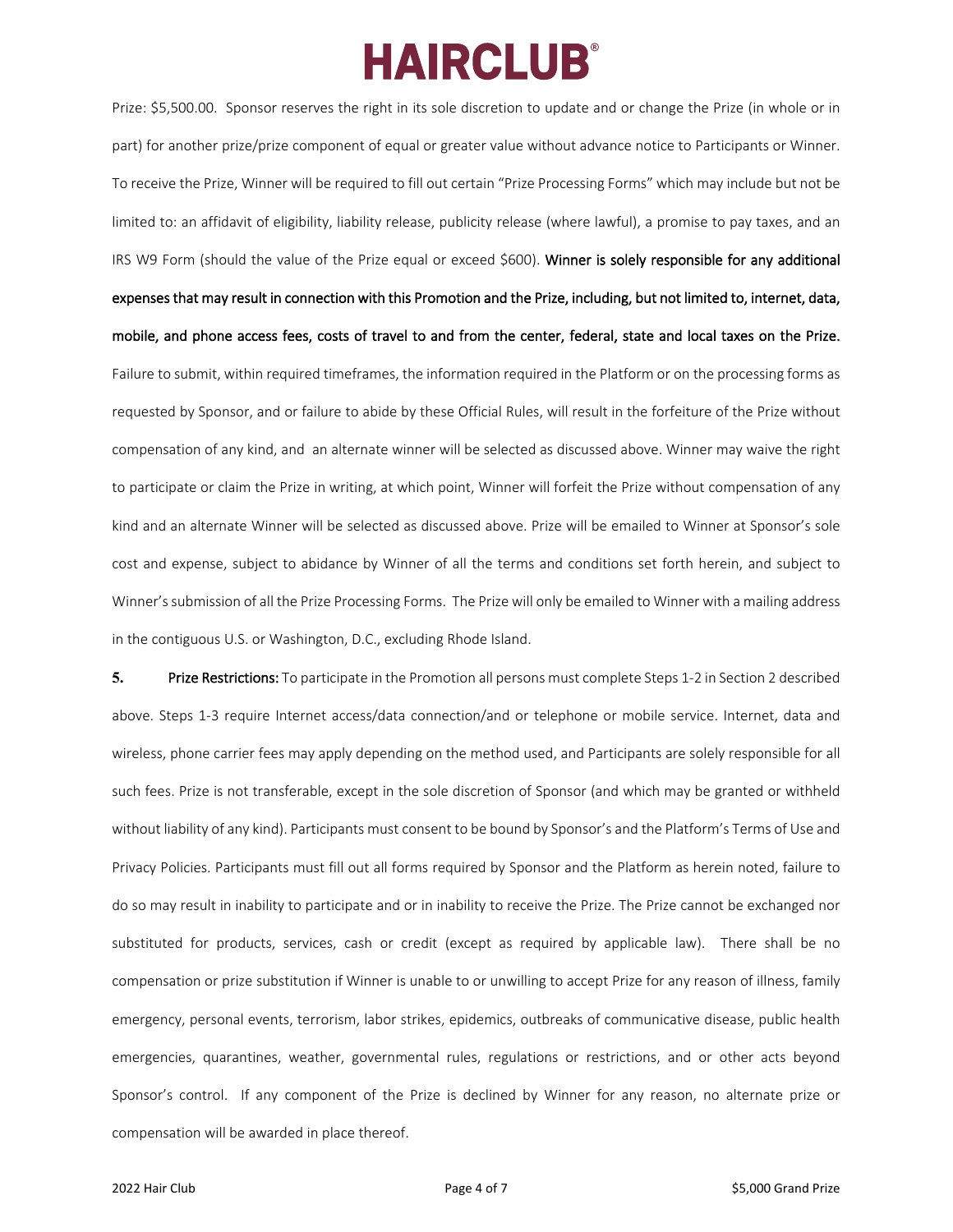6. Waiver/Release. By entering, Participants agree to be bound by these Official Rules, and acknowledge that all decisions of Sponsor are final and binding in all respects. In consideration for the opportunity to participate, Participants irrevocably consent to granting Sponsor and its designees the perpetual worldwide right to use of their names, publicly available biographical information, voice, photo, image, and likeness without limitation, in any media now in existence or hereafter devised, for advertising, publicity or other commercial purposes without consideration or notice of any kind, except where prohibited by law. As a condition of entering the Promotion and to the fullest extent permitted by law, Participants agree that: (a) under no circumstances will Participants be permitted to obtain awards for, and Participants hereby waive all rights to claim punitive, incidental, consequential, special or any other damages or attorney's fees, other than for actual out-of-pocket expenses arising out of this Promotion (if any); (b) all causes of action arising out of or relating to this Promotion, or the award of prize, shall be resolved individually and subject to Sponsor's non-disclosure agreements, without resort to any form class action. Participants understand and agree that the Platform is a third party marketing forum; that Sponsor has no control over the Platform's practices and policies, and explicitly disclaims any liability arising out of your use of the Platform and or the Platform's use of any information submitted by Participant subject to the Platform's privacy policy and terms of use. Sponsor will have no liability or responsibility for any claim arising in connection with participation in the Promotion or any prize awarded. This promotion is in no way sponsored, endorsed or administered by, or associated with Instagram®, and or Facebook®, nor the Platform. NOTWITHSTANDING ANYTHING TO THE CONTRARY, AS A CONDITION OF ENTERING THE PROMOTION, PARTICIPANTS AGREE TO RELEASE, DISCHARGE AND HOLD HARMLESS SPONSOR AND THE PLATFORM, AS WELL AS SPONSOR'S, AND THE PLAFTORM'S PARTNERS, PRINCIPALS, OFFICERS, DIRECTORS, AFFILIATES, EMPLOYEES AND AGENTS, ("RELEASED PARTIES"), AS WELL AS FACEBOOK, INC. FROM ANY AND ALL LIABILITY FOR ANY INJURY, LOSS, OR DAMAGE OF ANY KIND TO PERSONS AND PROPERTY, INCLUDING DEATH, WHETHER DIRECT OR INDIRECT AND WHETHER CAUSED BY THE NEGLIGENCE OF THE RELEASED PARTIES OR OTHERWISE, WHICH RELATES IN ANY WAY TO PARTICIPANTS' PARTICIPATION IN THE PROMOTION OR ANY PORTION THEREOF, AS WELL AS THE ACCEPTANCE, USE/MISUSE OR POSSESSION OF PRIZE, AND ANY PRIZE-RELATED ACTIVITIES. PARTICIPANTS WAIVE ALL WARRANTIES, EXPRESS OR IMPLIED, INCLUDING BUT NOT LIMITED TO IMPLIED WARRANTIES OF MERCHANTABILITY AND FITNESS FOR A PARTICULAR PURPOSE (EXCLUDING ONLY THE EXPRESS WARRANTIES PROVIDED BY SPONSOR ON ITS PRODUCTS WHICH ARE LIMITED TO THEIR STATED TERMS).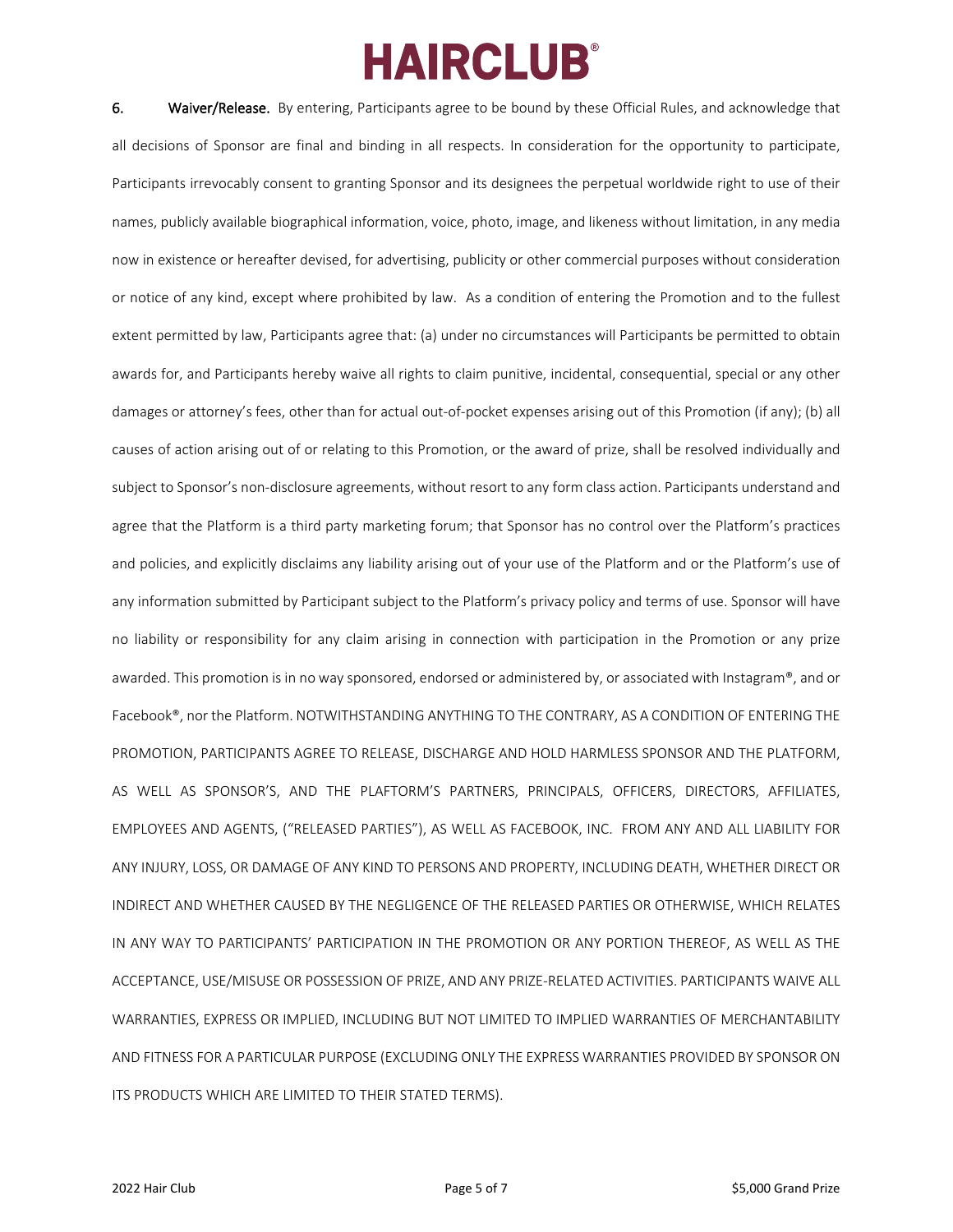**7.** Participation: Sponsor reserves the right to disqualify Participants and or any persons found tampering with or otherwise abusing any aspect of this Promotion and/or seeking to defraud Sponsor as to participation in the Promotion, as solely determined by Sponsor in its sole discretion. HOWEVER, DISQUALIFICATION SHALL NOT REPRESENT SPONSOR'S SOLE AVAILABLE REMEDY UNDER SUCH CIRCUMSTANCES; AND, SPONSOR EXPRESSLY RESERVES THE RIGHT TO PROHIBIT SUCH PARTICIPANTS/PERSONS FROM PARTICIPATING IN FUTURE SPONSOR SWEEPSTAKES, CONTESTS, OR OFFERS; REVOKE SUCH PARTICIPANT'S/PERSON'S HAIRCLUB MEMBERSHIP (IF APPLICABLE) AS WELL AS SEEK LEGAL SANCTIONS SO AS TO PROTECT ITS RIGHTS. In the event the Promotion is compromised by non-authorized human intervention, tampering or other causes beyond the reasonable control of the Sponsor that corrupts or impairs the administration, security, fairness or proper operation of the Promotion, HairClub's website, social media website(s) and/or the Platform, Sponsor reserves the right in its sole discretion to suspend, modify or terminate the Promotion and award the Prize (to the extent feasible) based on eligible entries received prior to the action taken by Sponsor, or in such other manner as Sponsor sees fit in accordance with the spirit of these Official Rules. Sponsor is not responsible for any typographical or other error in the printing of the Promotion, administration of the Promotion or in the announcement of the Prize. Sponsor shall notify Participants via HairClub's website and/or the Platform (if and as applicable) if the Promotion is suspended, terminated modified as discussed above.

**8.** Construction: All issues and questions concerning the construction, validity, interpretation and enforceability of these Official Rules, or the rights and obligations of any Participant and Sponsor, shall be governed by, and construed in accordance with the laws of the State of Florida without giving effect to any choice of law or conflict of laws principles. To the fullest extent permitted by law, Participant agrees that any dispute commenced regarding these Official Rules or the Promotion must be brought in the United States District Court for the Southern District of Florida or Florida State Court in Palm Beach County, Florida; and, Participant agrees to the exclusive and personal jurisdiction of such courts, waiving any right of change of venue, *forum non conveniens* or the like. The invalidity or unenforceability of any provision of these Official Rules shall not affect the validity or enforceability of any other provision. In the event that any such provision is determined to be invalid or otherwise unenforceable by a court of competent jurisdiction, these Official Rules shall be construed in accordance with their terms as if the invalid or unenforceable provision were not contained therein. Sponsor's failure to enforce any provision of these Official Rules in a given circumstance shall NOT function as a waiver of such provision. The headings herein are for purposes of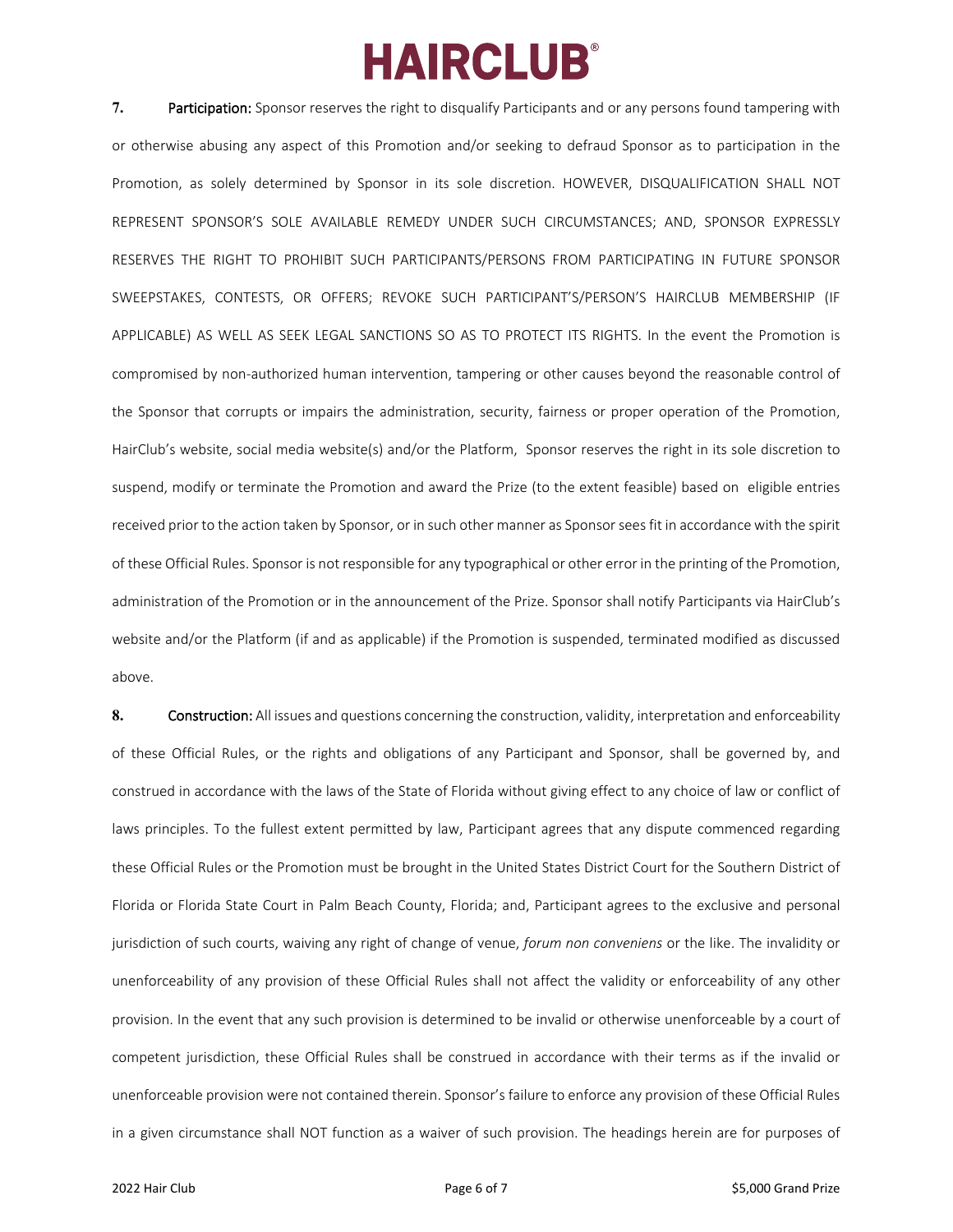reference only and shall not otherwise affect the meaning or interpretation of these Official Rules. Participants may request the name of the Winner (i.e., first name, last initial; city/state), by sending a self-addressed stamped envelope to: HairClub, Attention: Legal Department c/o New Hair's Resolution \$5,000 Grand Prize Winner's List to the following address: 1499 W. Palmetto Park Rd. Ste. 111, Boca Raton, FL 33486, no later than June 30, 2022.